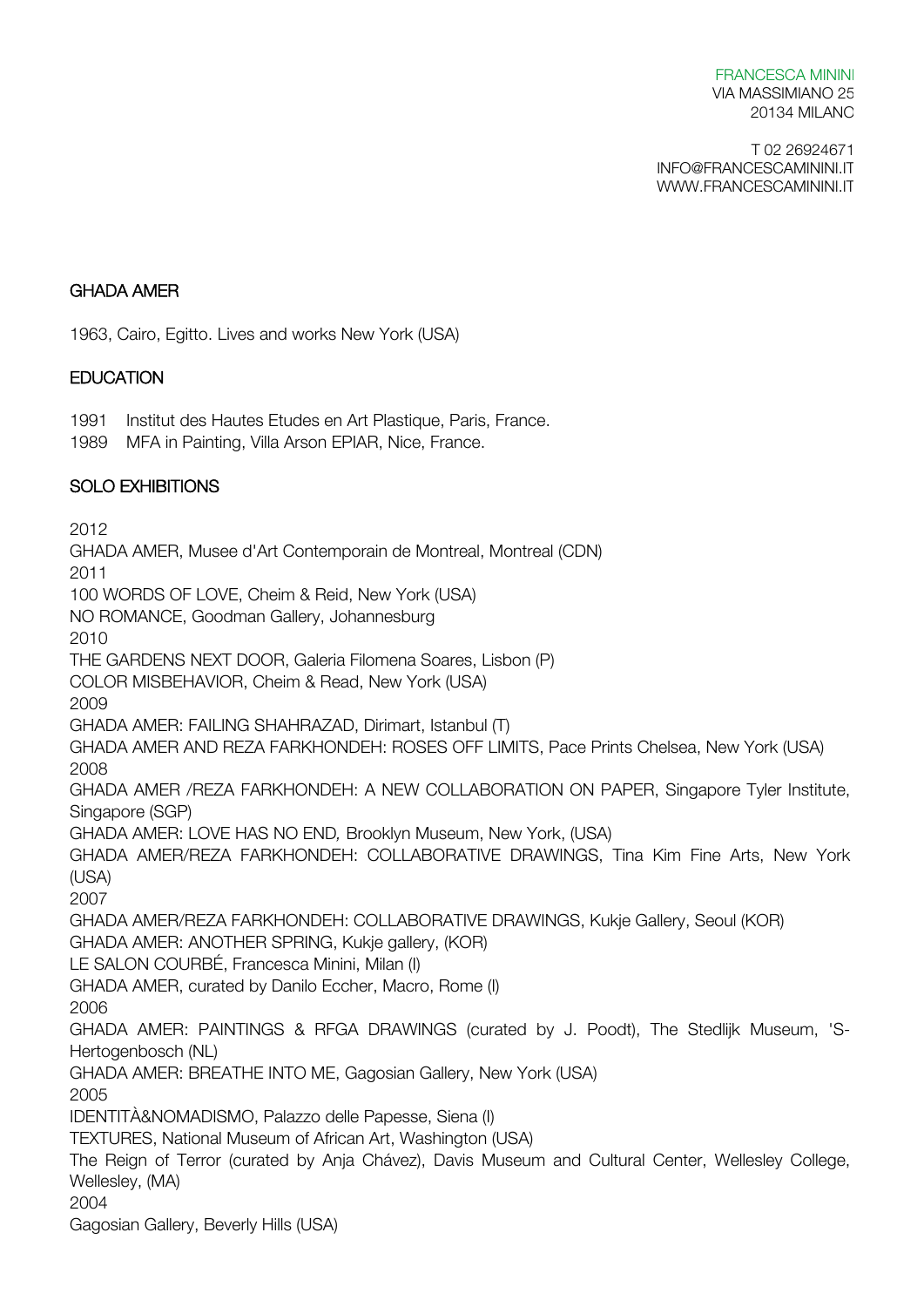Ivam, Valencia (E) 2003 Indianapolis Museum of Art, Indianapolis (USA) Galleria Massimo Minini, Brescia (I) 2002 Gagosian Gallery, Londra (GB) San Francisco Art Institute, San Francisco (USA) De Appel Foundation, Amsterdam (NL) 2001-2002 Henie Onstad Kunstsenter, Oslo (N) Kunst Palast Düsseldorf, Germania and Bildmuseet, Umeå (D) 2001 INTIMATE CONFESSIONS, Deitch Projects. New York (USA) Travelled to: Tel Aviv Museum of Art, Tel Aviv, Israel and Kunst-Werke, Berlin (G) Contemporary Arts Museum, Houston (USA) Rhona Hoffman Gallery, Chicago (USA) 2000 Tours, Francia (F) Deitch Projects, New York (USA) Tel Aviv Museum of Art, Tel Aviv (IS) Institute of Visual Arts (INOVA), Milwaukee, Wisconsin (USA) Anadil Gallery, Gerusalemme (IS) 1999 Centro Andaluz de Arte Contemporáneo, Sevilla, curated by Margarita Aizpuru (E) Brownstone, Corréard & Cie, Paris (F) 1998 Annina Nosei Gallery, New York (USA) Espace Karim Francis, Cairo (ET) Galerie Karin Sachs, Monaco (D) 1997 Galerie Météo, Paris (F) Espace Karim Francis, Cairo (ET) 1996 Annina Nosei Gallery, New York (USA) Hanes Art Center, University of North Carolina, Chapel Hill, NC (USA) Zoo Galerie, Nantes (F) 1992 Hôpital Ephémère, Paris (F) 1990 Villa Arson, Nizza (F)

# GROUP EXHIBITIONS

2012

PRISM-DRAWING FROM 1990-2011, The National Museum of Art, Architecture and Design, Oslo (N) LE CORPS DE'COUVERT, Institut du Monde Arabe, Paris (F) THE MEDITERRANEAN APPROACH, SESC Pinheiros, San Paolo (BR) 2011 THE WOMEN IN OUR LIFE: A Fifteen Year Anniversary Exhibition, Cheim & Read, New York (USA) OF WOMEN'S MODESTY AND ANGER, Boghossian Foundation, Villa Empain, Brussels (B) THE UNBEARABLE LIGHTNESS OF BEING, Galerie Yvon Lambert, Paris (F) TOLD / UNTOLD / RETOLD, Mathaf Arab Museum of Modern Art, Doha (Q) THE MEDITERRANEAN APPROACH, curated by Adelina Von Fuerstenberg and Thierry Ollat, Palazzo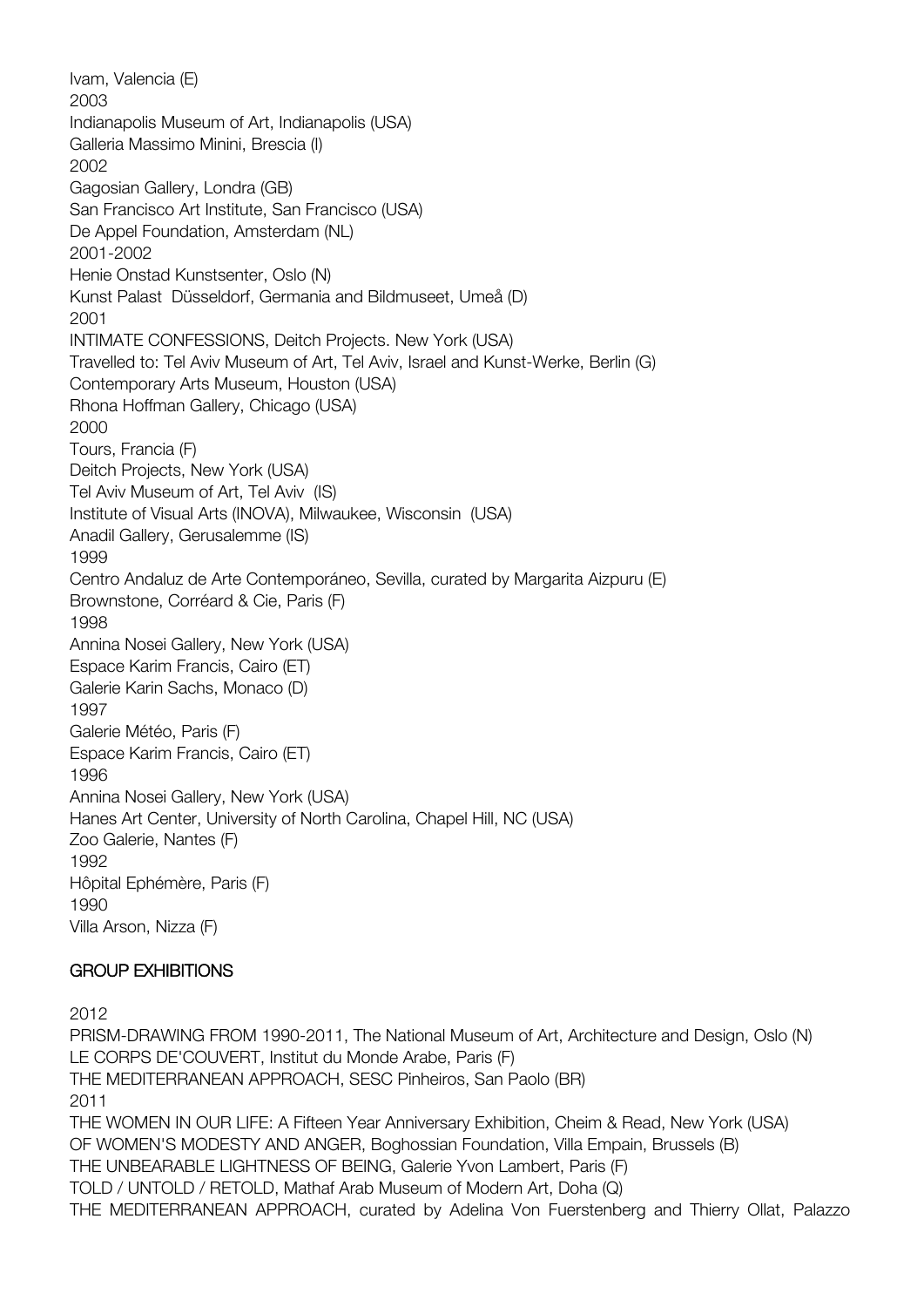Zenobio, Venice (I)

2010

RESIDUA, Maraya Art Centre, Sharjah (UAE)

IN CONTEXT: A 2010 INITIATIVE, Goodman Gallery, Johannesburg (ZA)

UNTIL NOW: COLLECTING THE NEW (1960-2010), Minneapolis Institute of Arts, Minneapolis (USA)

I LOVE YOU!, ARoS Aarhus Kunstmuseum, Aarhus (DK)

185th ANNUAL: AN INVITATIONAL EXHIBITION OF CONTEMPORARY AMERICAN ART, National Academy Museum, New York (USA)

PASTPRESENTFUTURE, curated by Walter Guadagnini, Palazzo della Ragione, Verona, (I)

KEEP YOUR SEAT, curated by Maria Cristina Didero and Danilo Eccher, GAM, Turin (I)

ARTIFICI CONTEMPORANEI E DIFFORMITA' BAROCCHE, curated by Claudia Gioia, ARCOS, Benevento, (I)

WILD IS THE WIND, Gutstein Gallery, Savannah, (USA)

2009

PRINT TRIENNIAL, THE SILVERMINE GUILD ARTS CENTER, New Canaan, CT, (USA)

IN STITCHES, curated by Beth Rudin DeWoody, Leila Taghinia-Milani Heller Gallery, New York, NY (USA). KREEMART - THE TENTH ANNIVERSARY OF THE AMERICAN PATRONS OF THE TATE, curated by Raphael Castoriano (Collaboration with Reza Farkhondeh), Haunch of Venison.

PASTPRESENTFUTURE - HIGHLIGHTS FROM THE UNICREDIT GROUP COLLECTION, Bank Austria Kunstforum, Vienna, (A)

AGAINST EXCLUSION, curated by Jean-Hubert Martin, Moscow Bienniale, Dasha Zhukova's Garage Center for Contemporary Culture, Moscow (R)

THE FEMALE GAZE: WOMEN LOOK AT WOMEN, Cheim & Read Gallery, New York, NY, (USA)

ELLES@CENTREPOMPIDOU (curated by Camille Morineau), May 25 - Dec 31,Centre Georges Pompidou, Paris (F)

ECHNIQUES ET USAGES DE LA SOIE DANS L'ESPACE EURO-MÉDITERRANÉEN, Site du Fort de St Jean, Marseille (F)

TEFAF MAASTRICHT 09, Kukje Gallery, Maastricht (N)

CE QUI DEMEURE EST LE FUTUR, curated by Pamela Stitch, Musée de la Picardie et Maison de la Culture d'Amiens, Amiens (F)

2008

DEMONS, YARNES & TALES, TAPESTRY BY CONTEMPORARY ARTISTS, (curated by Banners of Persuasion), The Dairy, London, U.K. Travelled to: The Loft, FL, (USA)

PROSPECTS 1, Contemporary Arts Center, New Orleans, (USA)

THE FUTURE MUST BE SWEET : The Lower East Side Printshop Celebrates 40 Years, curated by Marilyn S. Kushner, International Print Center, New York, NY (USA)

VALEURS CROISEES , curated by Raphaële Jeune, Biennale d'Art Contemporain,Les Ateliers de Rennes, Rennes (F)

PANDORA'S BOX , curated by Amanda Cachia, Dunlop Art Gallery, Regina (CDN)

FAR FROM HOME, North Carolina Museum of Arts, North Carolina (USA)

2007

PRICKED: EXTREME EMBROIDERY, Museum of Art and Design, New York (USA)

ALLES KLAR ? Zeitgenössische Kunst aus Ägypten, Salzburger Kunstverein, Salzburg (A)

DIALOGUES MÉDITERRANÉENS, (curated by Susanne Van Hagen), St. Tropez (F)

AFTERGLOW, (curated by Laurie Farell and Celina Jeffrey), Savannah Art and Design, Lacoste (F)

SUBSTANCE AND SURFACE, Bortolami Gallery, New York (USA)

RECONSTRUCTION # 2, Sudely Castle Winchombe, Gloucestershire (UK)

COMMEMORATING 30 YEARS: PART THREE, Rhona Hoffman Gallery, Chicago (USA)

LA BIENNALE DI VENEZIA 52ND, Checklist, Luanda Pop (curated by Fernando Alvim (Angola), Simon Njami (Cameroon), African Pavillion, Arsenale, Venice (I)

INSCRIBING MEANING, National Museum of African Art, Washington, D.C. Traveled to: UCLA Fowler Museum of Cultural History, Los Angeles (USA)

GENDER STITCHERY: ARTIST KNIT/SEW ART, (curated by Laurel Bradley), Carleton College, Northfield,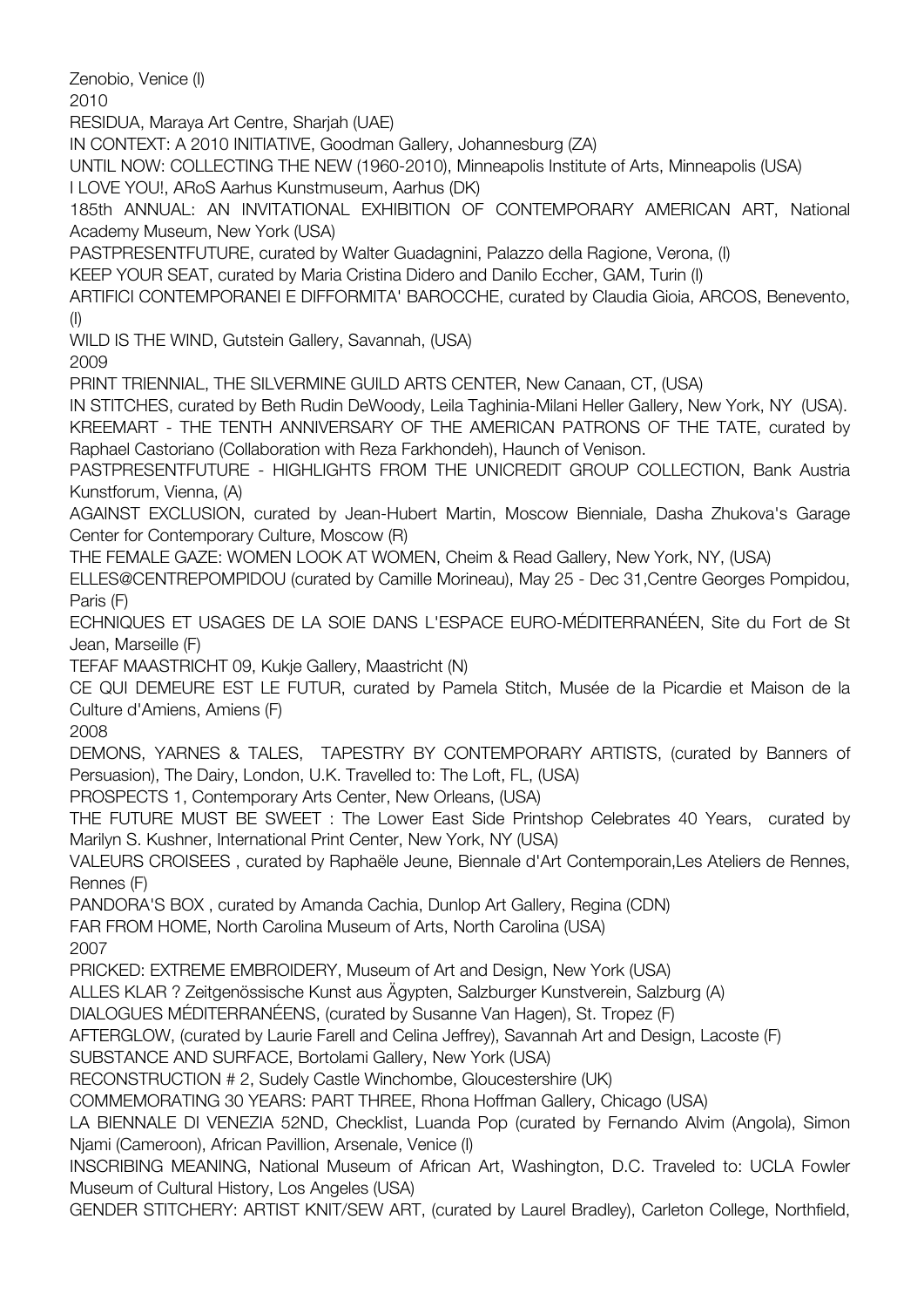Minnesota (USA)

GLOBAL FEMINISIMS, (curated by Maura Reilly and Linda Nochlin), Brooklyn Museum, New York Traveled to: Wellesley College, Wellesley (MA)

WHAT F WORD ? (curated by Carol Cole Levin), Cynthia Broan Gallery, New York (USA)

COLLECTIVE ONE, Guy Bärtschi Gallery, Geneva (CH)

2006

WITHOUT BOUNDARY, SEVENTEEN WAYS OF LOOKING, (curated by F. Daftari), Museum of Modern Art, New York, NY (USA)

WORD INTO ART, British Museum, London (UK)

ZONES OF CONTACT, Biennial of Sydney, Sidney (AUS)

2005

Museum of Modern Art, Istanbul (TR)

ALWAYS A LITTLE FURTHER (curated by Rosa Martinez), 51st International Venice Biennial, Venice (I) 2004

AFRICA REMIX, (curated by Jean-Hubert Martin), (through 2006), Museum Kunst Palast, Düsseldorf, (D). Traveled to: Hayward Gallery, London (UK); Centre Georges Pompidou, Paris (F); Mori Art Museum, Tokyo (J); Moderna Museet, , Stockholm (S)

HOMMAGE A GEORGES POMPIDOU: PARCOURS DANS LES COLLECTIONS DU MUSEE D'ART MODERNE, Centre Pompidou (F)

LE OPERE E I GIORNI, LA VANITAS, (curated by A. Bonito Oliva), Certosa di San Lorenzo, Padula (I). GHADA AMER, SHIRAZEH HOUSHIARY, SUE WILLIAMS, Kukje Gallery, Seul (KOR)

IL RACCONTO DEL FILO, Mart, Rovereto (I)

IL PERIPLO DEL MEDITERRANEO, Accademia Ligustica, Genova (I) 2003

EAST/WEST TRAFFIC: NEGOTIATING POSTCOLONIAL IDENTITIES, University of Illinois at Urbana (USA) Champaign, curated by David O'Brien

LOOKING BOTH WAYS: ART OF THE CONTEMPORARY AFRICAN DIASPORA, Museum for African Art, NY, curated by Laurie Ann Farell (USA)

SITES OF RECURRENCE, curated by Tamara Malmesrtöme, Boras Museum of Modern Art (S), MULTIPLE CITY, curated by Gerardo Mosquera , Arte Panama (PA)

ECHIGO-TSUMARI TRIENNIAL

CORPORAL IDENTITY- BODY LANGUAGE, curated by Ursula Ilse-Neuman, 9th Triennial organized by the American Craft Museum & Museum für Angewandte Kunst, in collaboration with the Klingspor Museum of Book Art in Offenbach & Chicago Athenaeum (USA)

ALIGNED, Florence Lynch Gallery, New York (USA)

UNIVERSAL STRANGERS, Galeria Filomena Soares, Portugal (P)

SITES OF RECURRENCE, Dakshina Chitra Museum, Madras (IND)

INSCRIBING MEANING: AFRICAN ARTS OF COMMUNICATION, Smithsonian: National Museum of African Art

HAREM FANTASIES: EUROPEAN AND ISLAMIC VIEW OF BEAUTY AND LOVE, Centre de Cultura Contemporania de Barcelona (E)

FEMININE PERSUASION: WOMEN'S CONTEMPORARY SEXUALITIES, The School of Fine Arts Gallery and Kinsey institute for Research in Sex, Gender and Reproduction, Indiana University (USA)

SITES OF RECURRENCE, Karnataka Chitra Kala Parishad Museum in Bangalore (IND) 2002

GO FIGURE, curated by Michael Steinberg and Stefan Stoyanov, Luxe Gallery, NY (USA)

PEACE GARDEN/ART PROJECTS, curated by James Rondeau, Art Basel Miami Beach, Miami Beach Botanical Garden (USA)

BILDMUSEET, curated by Katarina Pierre, Umea Universitet, Umea (S) 2001

SOUS-TIREE X, Ecole supérieure des beaux-arts de Tours (F)

ARS 01, Museum of Contemporary Art, Kiasma, Helsinki, (FIN)

UNCOMMON THREADS, Herbert F. Johnson Museum of Art, Ithaca, NY, (USA)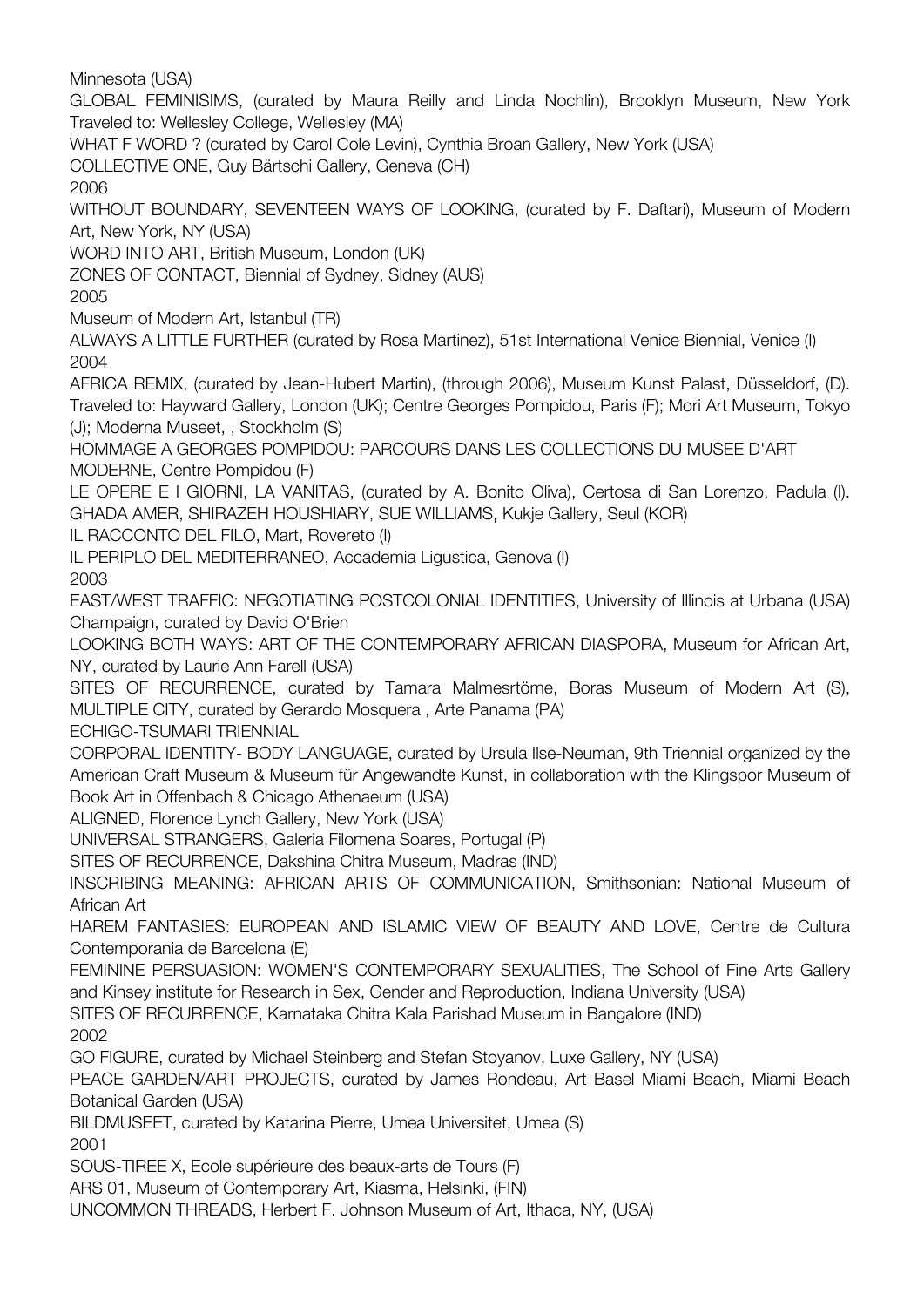THE SHORT CENTURY, travelling exhibition to Museum Villa Stuck, Munich, Germany, MCA, Chicago and PS1, New York, (USA)

BARCELONA ART REPORT, Experiences, Barcelona, (E)

MEDITERRANEAN: IS IT THE NEW WALL*?*, Culturgest, Lisbon, (P)

THREADS OF VISION: TOWARD A NEW FEMININE POETICS, Cleveland Center for Contemporary Art, Cleveland, (USA)

ART THROUGH THE EYE OF THE NEEDLE, Henie Onstad Kunstsenter, Oslo (N)

2000

FRIENDS & NEIGHBORS, Limerick (IR)

LEAVING THE ISLAND, Pusan International Contemporary Art Festival (PICAF), curated by Rosa Martinez, Korea (KOR)

GREATER NEW YORK: NEW ART IN NEW YORK NOW, P.S.1, New York, (USA)

BIENNIAL EXHIBITION, Whitney Museum of Art, New York, (USA)

KWANGJU BIENNALE KOREA

ROOMS AND SECRETS, curated by Achille Bonito, Spazio Milano, Mi, (I)

PARTAGE D'EXOTISMES, BIENNALE DE LYON, (F)

1999

APERTO OVER ALL, 48th International Art Exhibition, (curated by Harald Szeeman), Biennale di Venezia, (I)

CORPS SOCIAL, curated by Eric de Chassey, École Nationale Supérieure des Beaux-Arts, Paris, (F)

LOOKING FOR A PLACE, SITE Santa Fe 3rd International Biennial

48TH INTERNATIONAL VENICE BIENNALE

L'ENVERS DU DÉCOR: DIMENSIONS DÉCORATIVES DANS L'ART DU XXÈME SIÈCLE, Le Nouveau Musée, Villeurbanne, (F)

1998

LOOSE THREADS, curated by Lisa Corrin, Serpentine Gallery, London, (GB)

ECHOLOT, curated by René Block, Museum Fridericianum, Kassel, (D)

L'ENVERS DU DÉCOR: DIMENSIONS DÉCORATIVES DANS L'ART DU XXÈME SIÈCLE, Musée d'Art Moderne, Villeneuve d'Ascq, (F)

MAR DE FONDO, curated by Rosa Martinez, Teatro Romàno de Sagunto,Valencia (E) 1997

HEUREX LE VISIONNAIRE…, Commande publique du CNAP, Mauson Levanneur de l'estampe et de l'art imprimé, Chatou (F)

SOUS LE MANTEAU, Galerie Thaddaeus Ropac, Paris, (F)

VRAIMENT: FEMINISME ET ART, curated by Laura Cottingham, Le Magasin, Grenoble (F)

2nd Johannesburg Biennale: Alternating Currents (curated by Okwui Enwezor and Octavio Zaya), Johannesburg (ZA)

ALTERNATING CURRENTS, curated by Okwui Enwezor, Johannesburg Biennial

THREAD, Cristinerose Gallery, New York (USA)

FRENCH KISS, Contemporary Art Gallery, Vancouver, Canada (CDN) 1996

LE BONHEUR VIVRE…, Galerie Météo, Paris (F)

CONTAINER '96, Cultural Capital of Europe, Copenhagen, (DK)

THE SENSE OF ORDER, Moderna Galerija, Ljubljana, Slovenia (SLO)

CEREMONIAL, curated by Barry Schwabsky, Apex Art Gallery, New York, NY, (USA)

MINIATURES, Espace Karim Francis, Cairo (ET)

1995

BIFURCATIONS, Cimaise et Portique, Albi, (F)

LE DUC..., traveling exhibition, Friedenstein Castle, Kunstverlag, (D)

GOTHA, Germany, FRAC Auvergne, France (F)

PITTURA/IMMEDIA, curated by Peter Weibel, Neue Galerie, Graz, Austria (A)

GROUP INTERNATIONAL SHOW, Annina Nosei Gallery, New York, NY (USA)

TERRITOIRES OCCUPÉS, FRAC Lorraine, France (F)